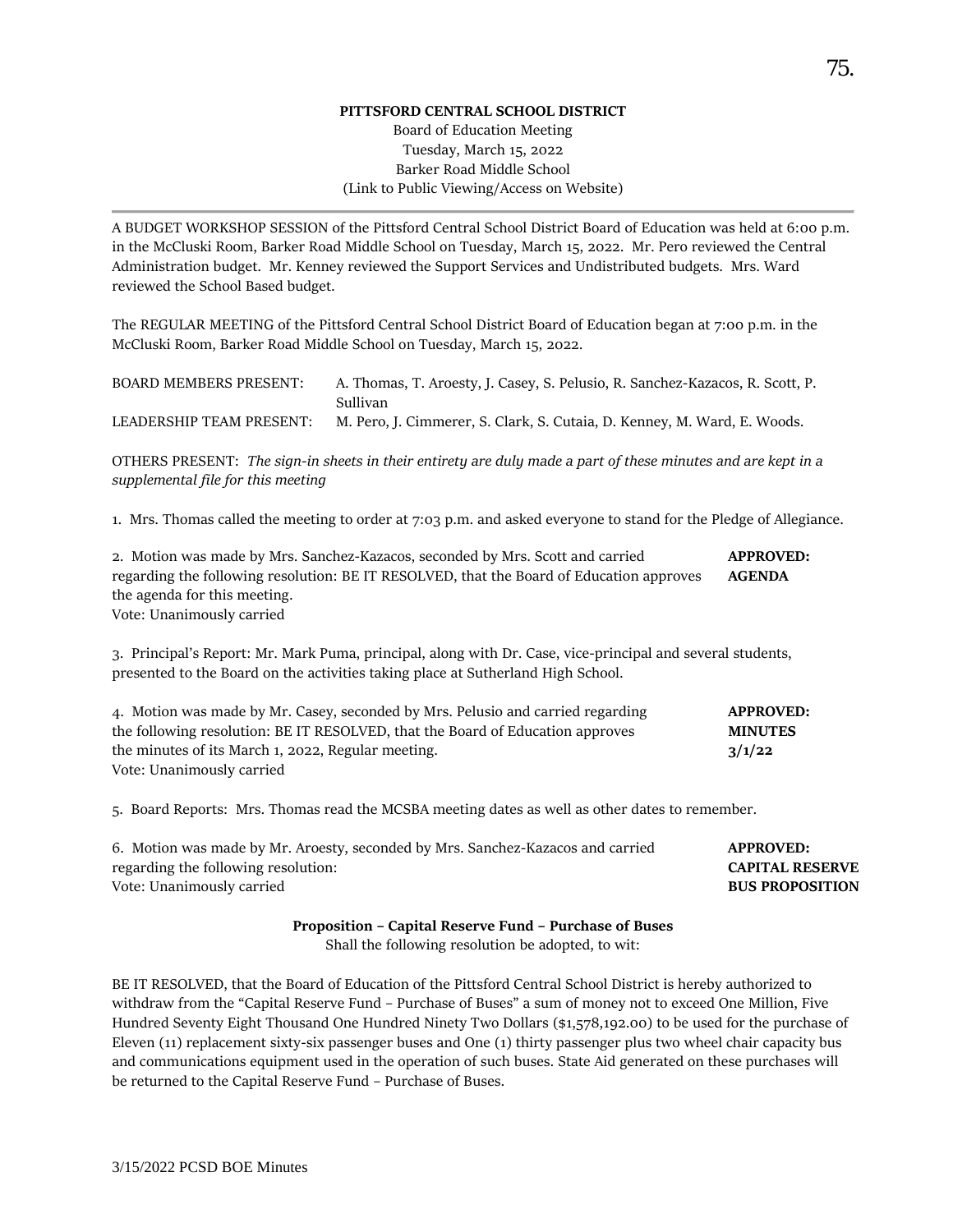7. Coordinator of Technology Mr. Kwiatkowski, gave a brief overview of the planning for the 1:1 device initiative.

8. Motion was made by Mrs. Sanchez-Kazacos, seconded by Mrs. Scott and carried **APPROVED:**  regarding the following resolution: **CAPITAL RESERVE** Vote: Unanimously carried **TECHNOLOGY**

## **Proposition - Capital Reserve Fund - Instructional Technology**

BE IT RESOLVED, that the Board of Education of the Pittsford Central School District is hereby authorized to withdraw from the "Capital Reserve Fund – Instructional Technology" a sum of money not to exceed Seven Hundred Twenty-Five Thousand Dollars (\$725,000) to be used for the purchase of mobile student technology devices to supplement a 1:1 student technology learning program and replace beyond-useful life devices, used in the grade six through nine instructional program, instructional technology directly related to specialized instruction program. Devices shall include laptop computers, iPads and related software, supplies and infrastructure.

| 9. Motion was made by Mr. Casey, seconded by Mrs. Scott and carried regarding the | <b>APPROVED:</b>   |
|-----------------------------------------------------------------------------------|--------------------|
| following resolution:                                                             | EXTERNAL           |
| Vote: Unanimously carried                                                         | <b>AUDITOR RFP</b> |

BE IT RESOLVED, that the Board of Education of the Pittsford Central School District, in accordance with New York State General Municipal and New York State Education Laws, participated in a Monroe County region cooperative Request For Proposal (RFP) process for External Audit Services, and as a result of such process does hereby accept the proposal of the audit firm of Mengel Metzger Bar & Company, LLP.

BE IT FURTHER RESOLVED, that the Board of Education, at its regular meeting of March 15, 2022 does hereby appoint the firm of Mengel Metzger Bar & Company, LLP for the 2021-2022 fiscal year under the terms and conditions of the RFP, and does hereby reserve the right to extend and/or modify services as permitted by law and the RFP.

10. Motion was made by Mr. Aroesty, seconded by Mrs. Pelusio and carried regarding the **APPROVED:**  following resolution: **INTERNAL**  Vote: Unanimously carried **AUDITOR RFP**

BE IT RESOLVED, that the Board of Education of the Pittsford Central School District, in accordance with New York State General Municipal and New York State Education Laws, initiated a Request for Proposal (RFP) process for Internal Audit Services, and as a result of such process does hereby accept the proposal of the audit firm of Freed Maxick.

BE IT FURTHER RESOLVED, that the Board of Education, at its regular meeting does hereby appoint the firm of Freed Maxick for the 2021-2022 fiscal year under the terms and conditions of the RFP, and does hereby reserve the right to extend and/or modify services as permitted by law and the RFP.

11. Motion was made by Mr. Sullivan, seconded by Mrs. Sanchez-Kazacos and carried **APPROVED:** regarding the following resolution: BE IT RESOLVED, that the Board of Education, upon the **PROFESSIONAL**  Superintendent's recommendation, approves the following Professional Staff Report: **STAFF REPORT**  Vote: Unanimously carried

A. Change of Status – Probationary to Tenure

Name: Maeghan Archambault Position: BRMS Science

**PROPOSITION**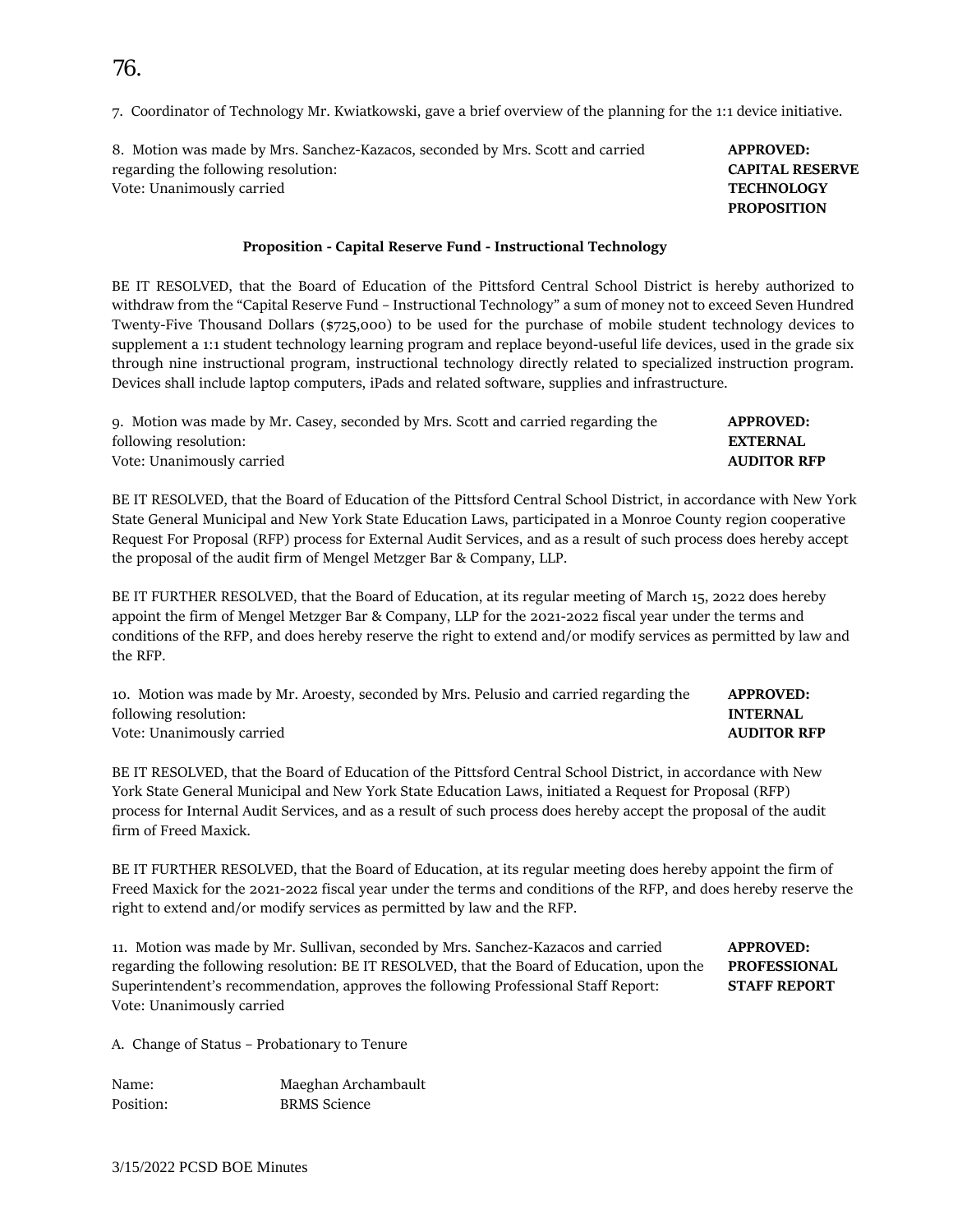| Tenure Area:         | <b>Science</b>            |
|----------------------|---------------------------|
| Probationary Period: | $08/30/2018 - 04/01/2022$ |
| Certification:       | Professional              |

B. Certificated Staff - Increase in FTE from .3 to .8

| Name:                  | Paul Myers                                      |
|------------------------|-------------------------------------------------|
| Position:              | BRMS .3/JRE .2/PRE .2/MCE .1 Physical Education |
| Type of Position:      | Part Time                                       |
| Tenure Area:           | <b>Physical Education</b>                       |
| Probationary Period:   | N/A                                             |
| Certification:         | Initial                                         |
| Salary:                | \$40,787.00                                     |
| <b>Effective Date:</b> | 03/07/2022                                      |

C. Appointment – School Related Professional

| Name:             | Alan Greene                 |
|-------------------|-----------------------------|
| Position:         | <b>JRE</b> Paraprofessional |
| Type of Position: | Full Time                   |
| Salary:           | \$19,246.00                 |
| Effective Date:   | 03/09/2022                  |
| Name:             | Rebecca Osbourne            |
| Position:         | <b>SHS Paraprofessional</b> |
| Type of Position: | Full Time                   |
| Salary:           | \$22,057.00                 |
| Effective Date:   | 03/21/2022                  |

D. Retirement – Auxiliary Staff – see attached

| <b>First Name</b> | Last Name | Location | <b>Position</b>    | <b>Yrs. In District</b> | <b>Retirement Date</b> |
|-------------------|-----------|----------|--------------------|-------------------------|------------------------|
| Tina              | Iarvis    | DΟ       | Instr. Technology  | 21                      | 06/24/2022             |
|                   |           |          | Support Specialist |                         |                        |

- E. Resignations School Related Professional Alicia Hurlburt – see attached Paul Myers
- F. Resignations Supervisory & Technical see attached Jade Rood

12. Motion was made by Mr. Aroesty, seconded by Mrs. Pelusio and carried **APPROVED:**  regarding the following resolution: BE IT RESOLVED, that the Board of Education, upon the **SUPPORT**  Superintendent's recommendation, approves the following Support Staff Report: **STAFF REPORT**  Vote: Unanimously carried

CLERICAL

| APPOINTMENTS        | POSITION    | BLDG- | <b>HOURS</b> | <b>DATE</b> | SALARY      |
|---------------------|-------------|-------|--------------|-------------|-------------|
| Cindy Reales-O'Hara | School Aide | PRE.  | 12.5 wk.     | 03/07/2022  | \$13.20 hr. |
| Mir Jesmine Begum   | School Aide | PRE   | 12.5 wk.     | 02/28/2022  | \$13.20 hr. |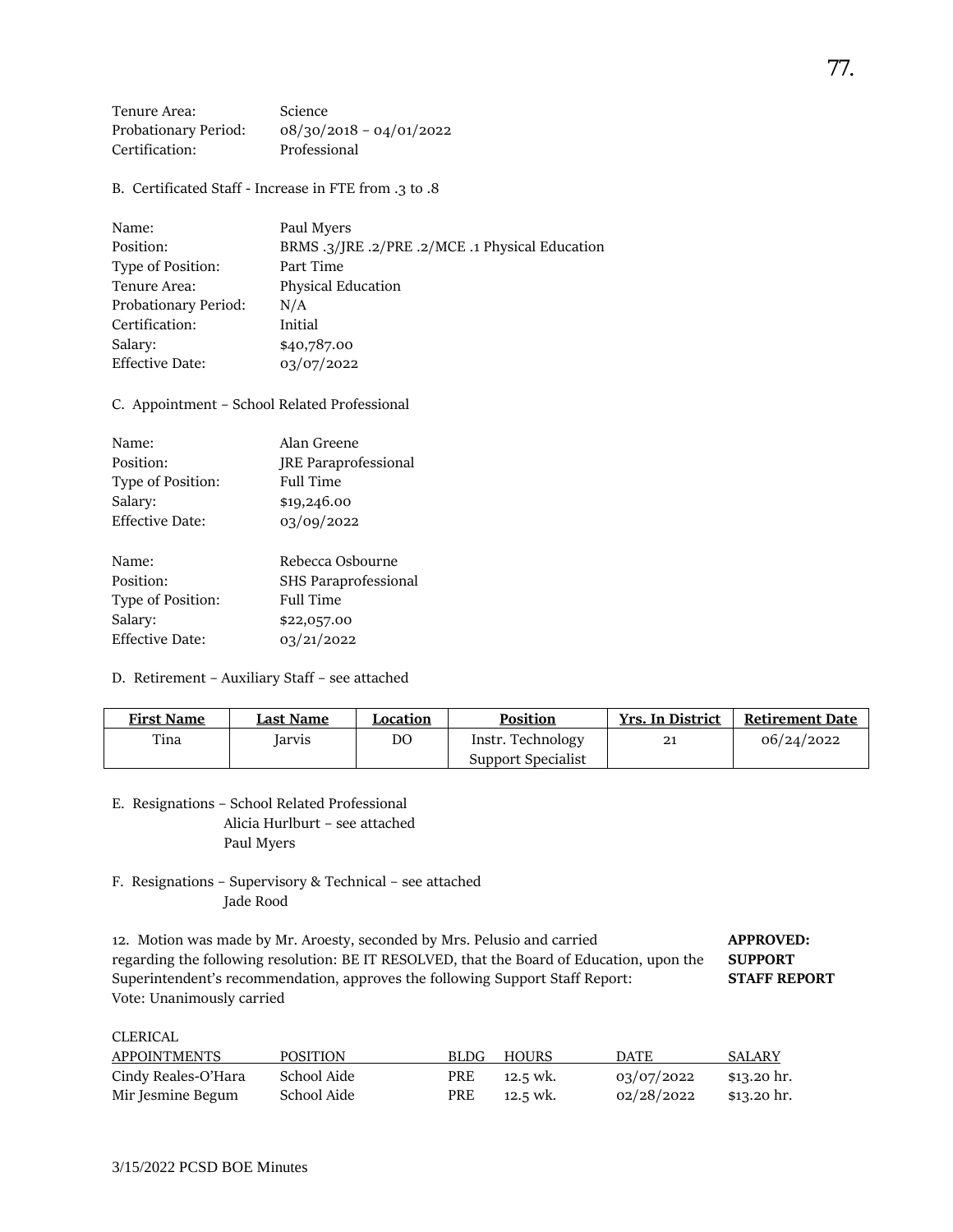| 70<br>$\prime$<br>. . |
|-----------------------|
|-----------------------|

## TRANSPORTATION

| <b>APPOINTMENTS</b>   | POSITION           | <b>BLDG</b> | <b>HOURS</b> | DATE       | <b>SALARY</b>        |
|-----------------------|--------------------|-------------|--------------|------------|----------------------|
| Charles Davis         | On Call Bus Driver | TMF         | varies       | 03/01/2022 | $$27.41 \text{ hr}.$ |
| CUSTODIAL/MAINTENANCE |                    |             |              | LENGTH     |                      |
| RESIGNATIONS          | <b>POSITION</b>    | <b>BLDG</b> |              | OF SVC     | <b>DATE</b>          |
| Mark Engle            | Cleaner            | <b>CRMS</b> |              | 5 yrs.     | 03/08/2022           |

13. Special Education Report: Mrs. Woods noted that CSE and CPSE items would be acted upon this evening under the Consent Agenda.

| 14. Motion was made by Mr. Sullivan, seconded by Mr. Aroesty and carried regarding<br>the following resolution: BE IT RESOLVED, that the Board of Education approves calling<br>an Executive Session for the purpose of discussing the employment history of a particular<br>person, where no official business will be conducted. This session will take place<br>immediately after the Regular Meeting. | <b>APPROVED:</b><br><b>EXECUTIVE</b><br><b>SESSION</b> |
|-----------------------------------------------------------------------------------------------------------------------------------------------------------------------------------------------------------------------------------------------------------------------------------------------------------------------------------------------------------------------------------------------------------|--------------------------------------------------------|
| Vote: Unanimously carried<br>15. Motion was made by Mr. Casey, seconded by Mrs. Scott and carried regarding the<br>following resolution: BE IT RESOLVED, that the Board of Education approves the 2022/2023<br>Budget Guidelines as presented.<br>Vote: Unanimously carried                                                                                                                               | <b>APPROVED:</b><br><b>BUDGET</b><br><b>GUIDELINES</b> |
| 16. Motion was made by Mrs. Pelusio, seconded by Mrs. Scott and carried<br>regarding the following resolution: BE IT RESOLVED, that the Board of Education approves<br>the 2022/2023 school calendar as presented.<br>Vote: Unanimously carried                                                                                                                                                           | <b>APPROVED:</b><br>2022/2023 SY<br><b>CALENDAR</b>    |

17. Superintendent's Report: Mr. Pero provided examples of the copious amounts of equity work that has been ongoing. He also spoke about the Pittsford Education Foundation (PEF) recently securing a \$100,000 donation to assist urban suburban students. Mr. Pero encouraged people to send positivity post cards located on the website under "partners". He congratulated the MHS boys basketball team for going far into State level competition and he wished the MHS girls basketball team good luck this weekend at the State championships.

| 18. Motion was made by Mr. Sullivan, seconded by Mr. Casey and carried regarding<br>the following resolution: BE IT RESOLVED, that the Board of Education approves<br>the following items per the Consent Agenda:<br>Vote: Unanimously carried |                 |            | <b>APPROVED:</b><br><b>CONSENT</b><br><b>AGENDA</b> |
|------------------------------------------------------------------------------------------------------------------------------------------------------------------------------------------------------------------------------------------------|-----------------|------------|-----------------------------------------------------|
| Bid Awards:<br>Cooperative Magazine Bid                                                                                                                                                                                                        | Various Vendors | \$4,522.08 |                                                     |

Committee on Special Education: Amendments, Amendment - Agreement No Meeting, Annual Reviews, Initial Eligibility Determination Meetings, Reevaluation/Annual Reviews, Requested Reviews, Transfer Students – Agreement No Meetings.

Sub-Committee on Special Education: Amendments, Amendments – Agreement No Meetings, Annual Reviews, Reevaluation/Annual Reviews, Reevaluation Reviews, Transfer Student – Agreement No Meeting. Committee on Preschool Special Education: Initial Eligibility Determination Meetings, Reevaluation Reviews, Requested Reviews, Amendments – Agreement No Meetings.

Approval of Internship Proposal

19. Public Comment: Four people addressed the Board.